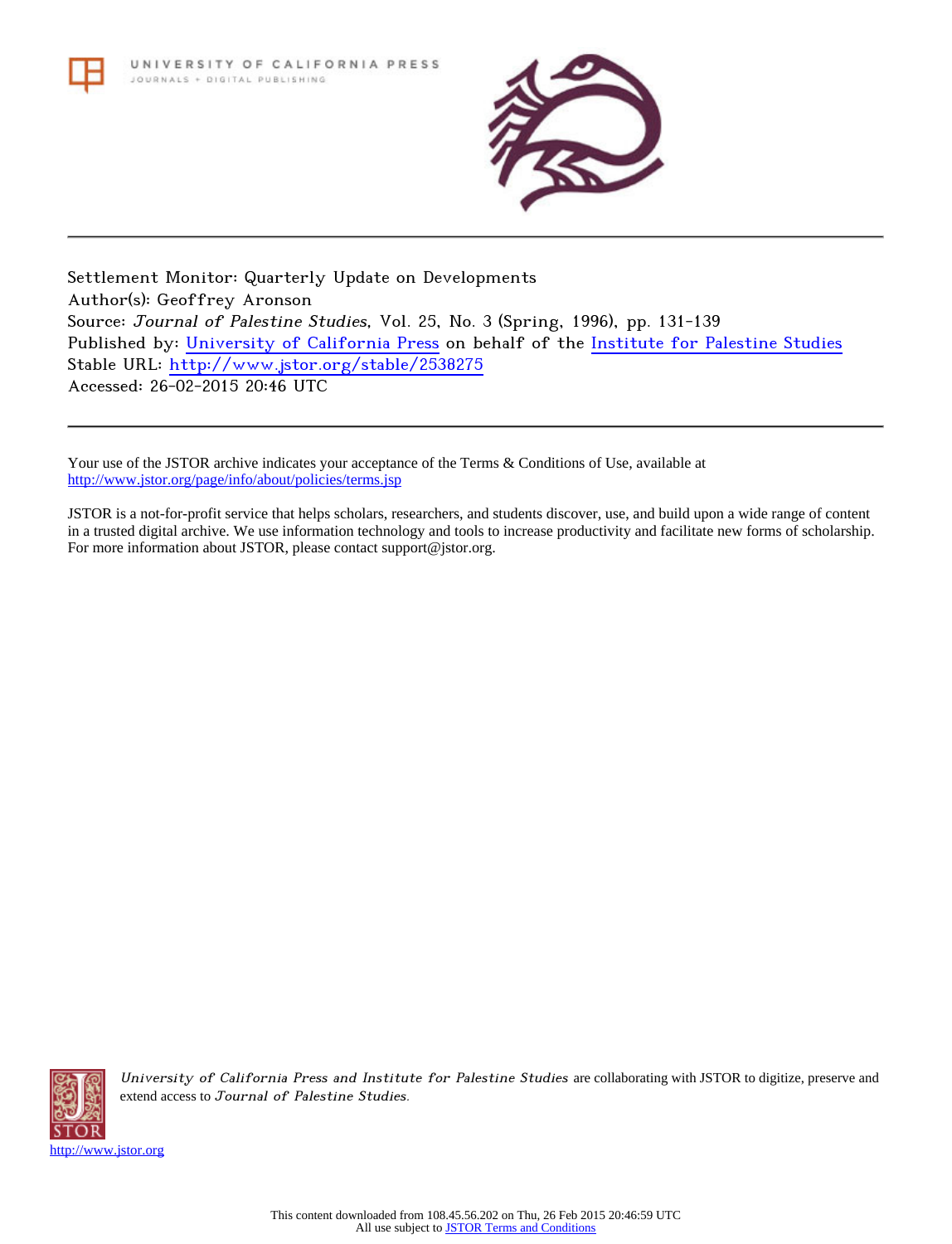# **SETTLEMENT MONITOR**

# QUARTERLY UPDATE ON DEVELOPMENTS

# EDITED BY GEOFFREY ARONSON

# After the Rabin Assassination

| Peres's Dreams for the Territories, by Shalom Yerushaimi  134 |  |
|---------------------------------------------------------------|--|
|                                                               |  |
|                                                               |  |

# Facts on the Ground

|                                                          | 136 |
|----------------------------------------------------------|-----|
| Building Quietly: An Interview with the Housing Minister | 137 |

Settlement Briefs

Journal of Palestine Studies XXV, no. 3 (Spring 1996), pp. 131-139.

Geoffrey Aronson, a writer and analyst specializing in the Middle East, is the editor of the Report on Israeli Settlement in the Occupied Territories (hereinafter Settlement Report), a Washington-based bimonthly newsletter published by the Foundation for Middle East Peace. Unless otherwise stated, the items in this section have been written by Geoffrey Aronson directly for this section or drawn from material written by him for the Settlement Report. The Institute for Palestine Studies is grateful to the Foundation for permission to draw on its material. Major documents relating to settlements appear in the "Documents and Source Material" section.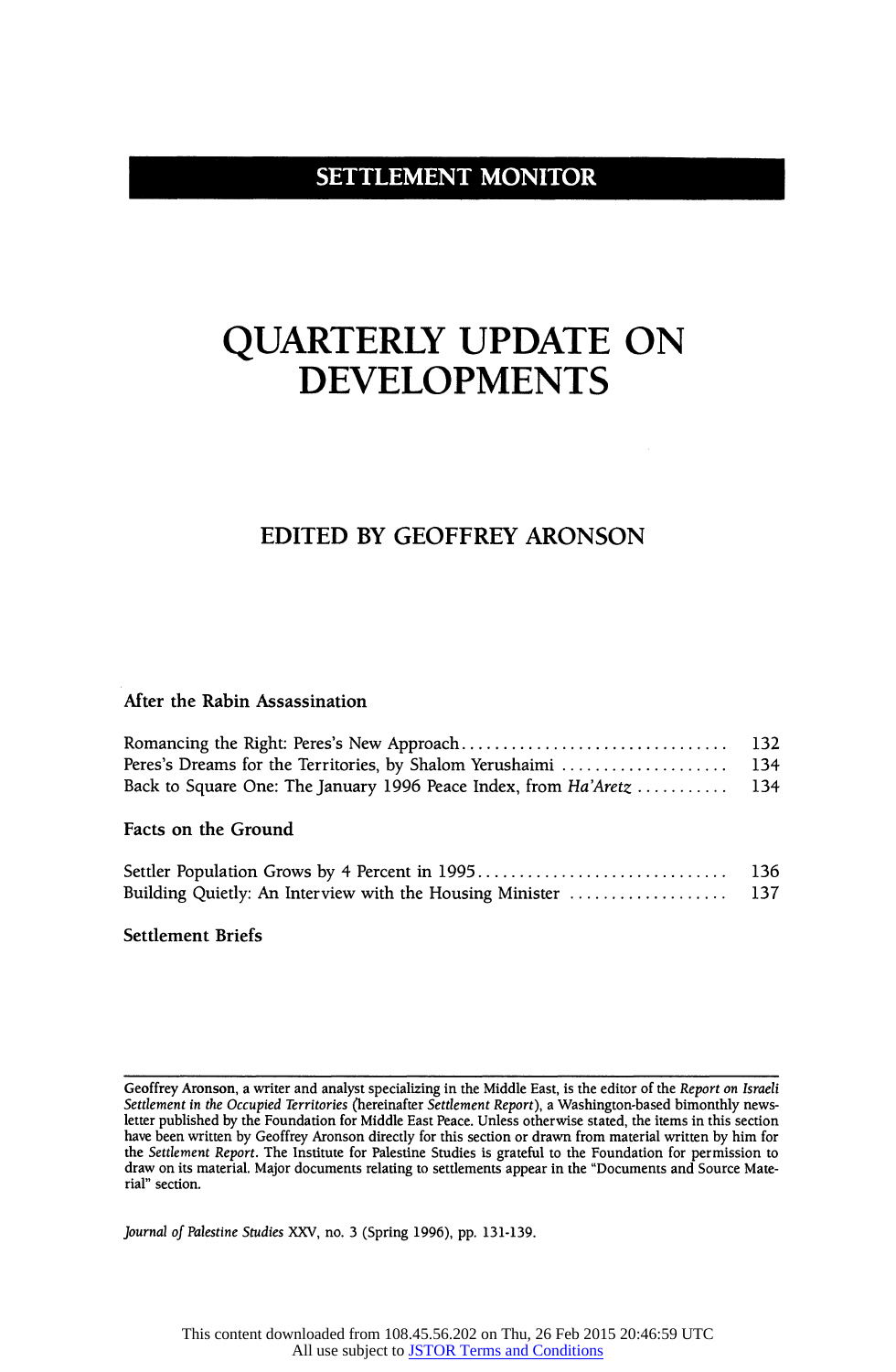#### AFTER THE RABIN ASSASSINATION

#### Romancing the Right: Peres's New Approach

#### From Settlement Report, January 1996.

Since Rabin's assassination, the government of Shimon Peres has begun to establish new approaches to settlers and settlements that distinguish it from those of its predecessor. What has transpired thus far has served to illuminate the extent to which the central ideas concerning settlers embodied in the Oslo II agreement reflect a broad Israeli national consensus. The new government's actions also reveal a more concrete political aim-to split the right-wing coalition opposed to Labor's reelection in 1996 by drawing the religious community and moderate Likud voters into the Peres camp.

Peres has changed the public atmospherics of the relationship between the prime minister and the settlers. Rabin, even as he determined to protect settlements and had no intention of undermining their vitality, could not refrain from conducting a public firefight with the settlement movement. Peres, on the other hand, has used the post-assassination period not to isolate and denigrate the movement, but to encourage its mainstream to understand that the Oslo process protects rather than threatens their everyday interests if not their cosmological aims.

Peres has traditionally viewed settlements and settlers as a problem to be managed by negotiating a new relationship between them and the Palestinians. He believes that settlements can be permanently secured and expanded while satisfying Palestinian national aspirations, and a close reading of the Oslo II agreement reflects that Yasir Arafat has accepted this seductive view.

In the presentation of his government before Israel's Knesset on 22 November, Peres explained, "Even though we have reached an agreement with the Palestinian Authority, we have no intention of ignoring the distress of the settlers in the territories.... We will not lessen our responsibility for their security, and we will not turn a blind eye to their needs. And without violating agreements, we will talk with them, in order to resolve the real problems that have arisen-or will arise-because of changes on the ground."

This public commitment has been fortified by a number of initiatives. Peres has sought to split the settlement movement by attempting to isolate religious extremists from the settler mainstream. On 19 November, the cabinet declared that "extremist, violent, racist, and terrorist organizations are a severe danger to Israel's democratic regime, the security of the state, and public welfare; the cabinet will work to outlaw them.'

Administrative detention orders have been issued, confining members of rightwing groups living in the Hebron area settlements associated, for example, with the late Meir Kahane. More than 120 indictments for such offenses as disorderly conduct, assault, and violating military commands have been handed down against settlement activists, including members of the "This is Our Way" and "Women in Green" groups that led protests last summer, notably at Efrat. A number of prominent rabbis were also called in for questioning, although all were released for lack of evidence. Among members of the government, Meretz Minister Yair Tsaban noted that the government had failed to respond to the "fanatic rabbis whose role in incitement is clearly evident." Another minister, Efraim Sneh, said that a confrontation with the radical right wing is unavoidable.

Peres, however, is attempting to defuse what Sneh and others see as an inevitable conflict. And it is true that even the actions taken so far have proven halfhearted. Peres has dismissed calls, tor example, to end the massive government funding of the military education system of "Hesder Yeshivas" in the settlements, which combine military service with religious studies often led by rightist rabbis. Indeed, his actions so far suggest that he will continue to coddle settlers and to subsidize the incitement of extremist rabbis. He shows no inclination to stop funding the expansion of settlements by spending hundreds of millions of dollars each year. Like Rabin, he appears to view settlers as instruments of Israel's permanent control over the West Bank, but unlike the more combative Rabin he does not see them as bearers of an ideology that cannot be appeased but only fought and defeated.

Thus Peres has sought, with great success, to convince the National Religious Party (NRP) to moderate its opposition to Oslo. Peres views the NRP, which commands the support of many religious set-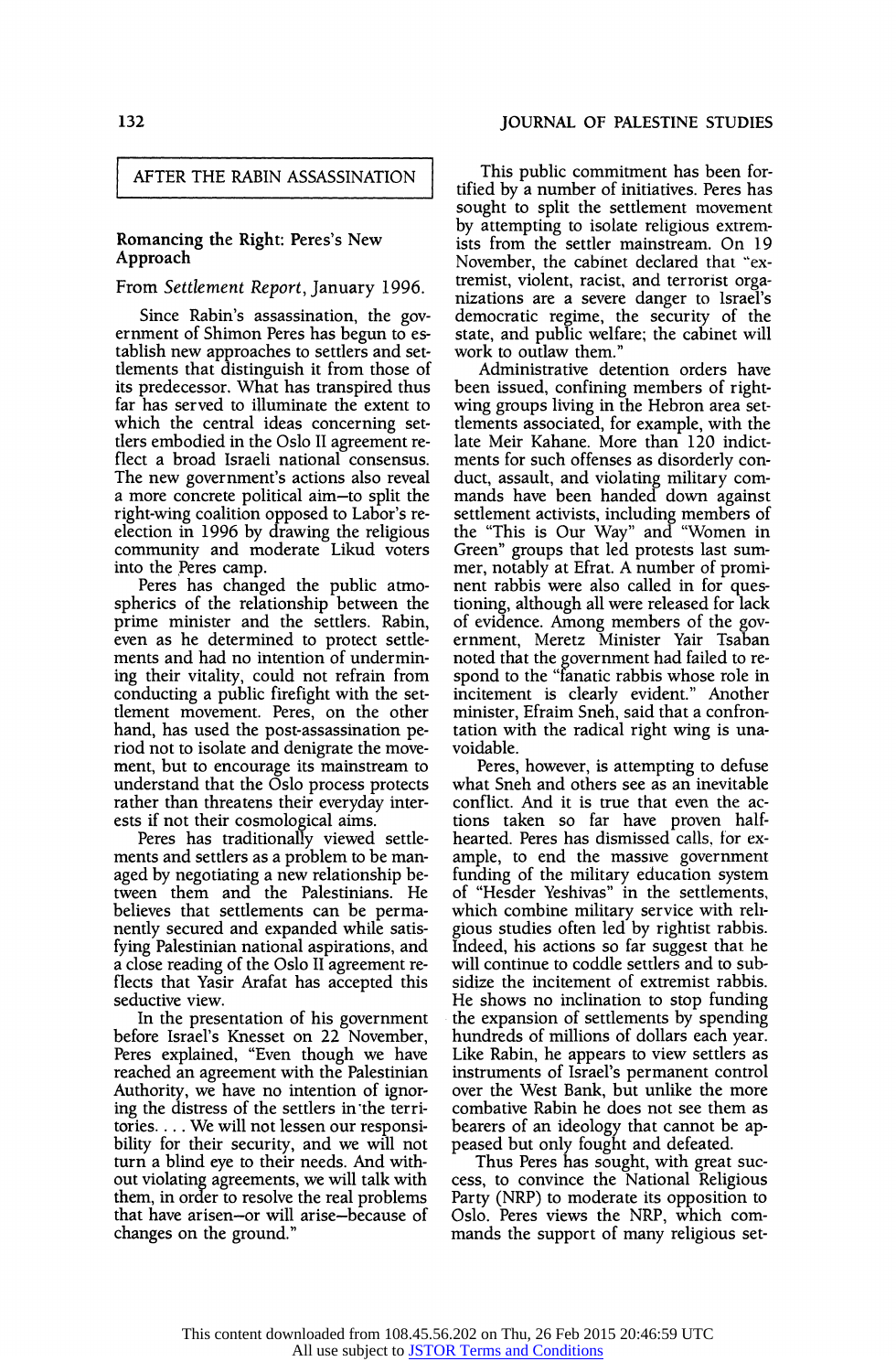tlers and whose prosettlement views led it in 1977 to desert Labor in favor of a coalition with the Likud, as vital to his plan of broadening public support for his government and the Oslo process. In his effort to court the NRP he has reversed his view of the need to dismantle the NRP settlement of Netzarim in Gaza. He also engaged Minister Yossi Beilin to declare, in the context of a dialogue with the NRP, not only that he was glad that the settlement in Hebron existed, but also that Israel "can attain a permanent arrangement in which most of the settlers would remain in their settlements and the areas they live in would be annexed to Israel and become part of sovereign Israel."

The NRP, and the settlers they represent, are far more comfortable with Peres's preference for a "functional" compromise of the kind outlined in the Oslo II accords rather than Rabin's preferred territorial "separation" from the West Bank.

In discussions Beilin conducted with the NRP during November, it became clear that the party was prepared to refrain from toppling the government if Peres promised to increase settler security, to support increased settlement construction (especially in greater Jerusalem), and not to move beyond the Oslo II accord before the 1996 election. Members of the Meretz party vetoed Peres's positive formal response to the NRP's demands. Even so, Peres won NRP support for Oslo II when the party's Knesset members issued a statement on 28 November that declared, "the NRP has not changed its position about Eretz Israel and our right to live in it. Nevertheless the NRP believes that no future government will embark on war in order to return to the [West Bank and Gazan] cities we left, unless security circumstances or gross violations call for a response."

An editorial in Israel's leading newspaper Ha'Aretz two days later observed that Beilin's remarks to the NRP were "especially surprising to those who thought that the Peres government would be at least as dovish as the previous government." It suggested that "the electoral future of the Labor Party depends on it being able to point to clear differences between it and the right."

Meretz minister Yossi Sarid, a supporter of Rabin's preference for territorial separation, criticized Labor's growing affinity for a functional solution: "To my dismay, a cantonization plan for the West

Bank is taking shape in the Labor Party today that returns us to the old and terrible idea of a functional compromise. I can only describe this plan as a policy of annexation-in-the-making, little different from the enclave plan of Ariel Sharon" (Ma'ariv 11/29).

Despite such reservations, it is increasingly clear that a national Israeli consensus supporting Oslo II, shrouded by rhetorical opposition during Rabin's tenure, has blossomed in the wake of his assassination. Peres has sought to encourage this sentiment by going all out to promote a spirit of national unity since he took over the government. The NRP statement is one indication of the backing he has received. Former Likud Minister Ariel Sharon reiterated a kind of support for the agreement when he noted that a Likud government could accept the implementation of Oslo II. Even Likud leader Benyamin Netanyahu has sugested a plan not far different from the Oslo II map, calling for a "demarcated" autonomy, not a Palestinian state" in which Palestinians will rule Arab-inhabited areas while most of the West Bank, uninhabited by Arabs, will remain as a security area as defined in both the Camp David accords-formulated by a Likud government-and the Oslo agreement devised by Labor.

The growing accommodation to Peres's policies by the religious settler movement was given another boost when Uri Elitzur, the editor of the settler magazine Nekuda, published by the Council of Jewish Communities in the West Bank and Gaza Strip [Yesha], called for a settler dialogue with the Palestinian Authority. The question, noted the editor, is not whether Oslo II is good or bad, but "how to live with it"  $\bar{A}$ Ha'Aretz 12/14). The editorial caused an uproar among settlement leaders, forcing Elitzur to withdraw his suggestion. Nevertheless, the action reflected an evolving accommodation by settlers to the reality that Oslo II represents and an understanding that their future strategy has to aim at maximizing their advantages under the system Peres is creating.

In the West Bank itself, settlers may not like the Oslo agreement, but they are becoming reconciled to its existence. The implementation of the initial IDF redeployments, including the opening of bypass roads, has produced complaints by settlers, principally because of continuing attacks on West Bank roads. But redeployment has not yet produced any calamity.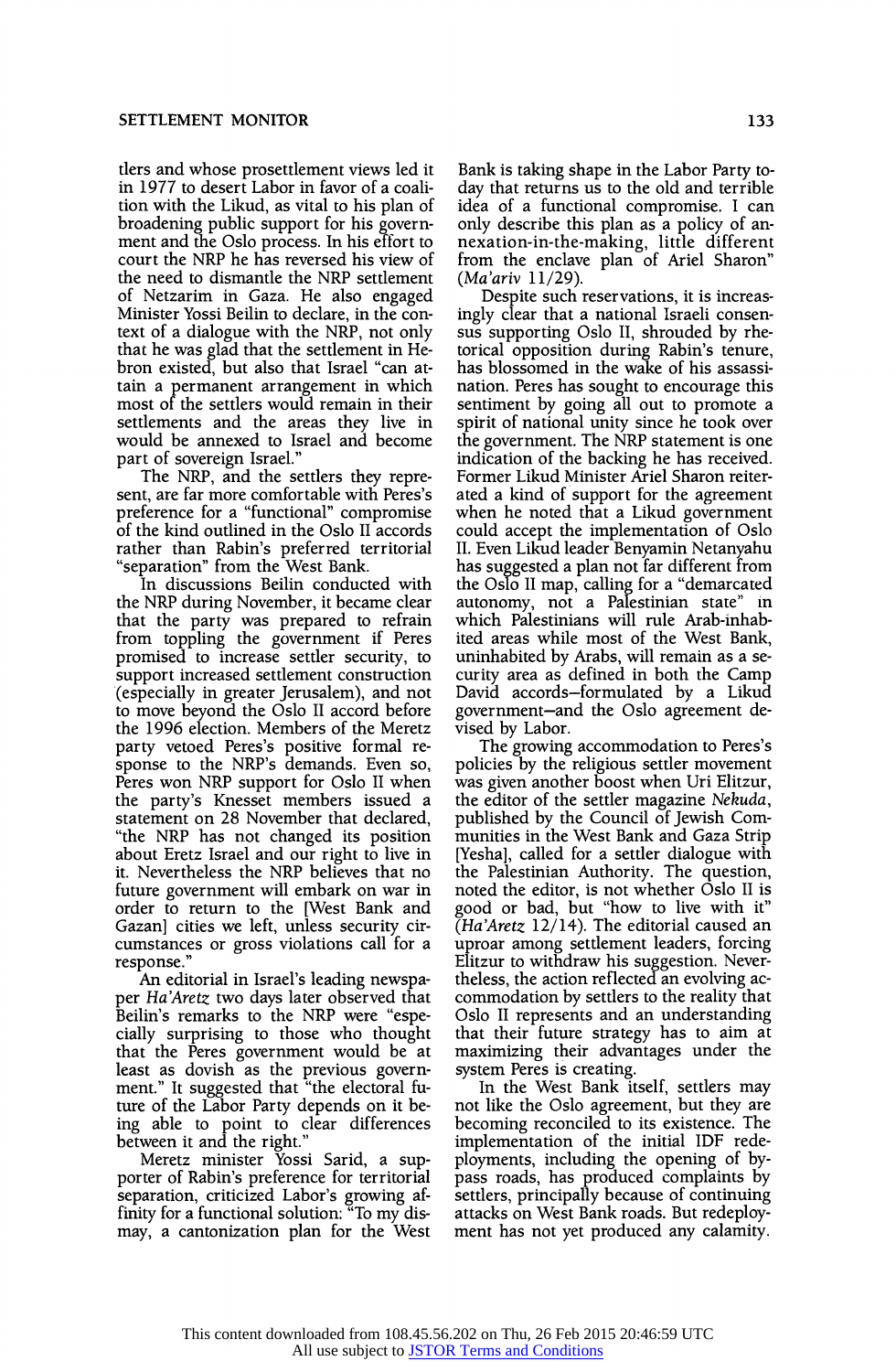Settlers are anticipating with trepidation what Oslo II calls "further redeployment": the transfer of parts of Area C-comprising almost three quarters of the West Bankfrom Israeli to Palestinian rule. Settlers are determined that this land will remain under Israeli control.

#### Peres's Dreams for the Territories

Shalom Yerushaimi, "Trying to Understand Peres" (excerpts).\*

Yehuda Harel and Hayim Guri, two of the founders of the Third Way Movement, always say that Shimon Peres is the only real supporter of Greater Israel in the present government. He did not want to partition the Land of Israel lengthwise and was not enthusiastic about separation between Israelis and Palestinians. Peres, who, already in the 1970s, established the settlements Ofra and Sebastia [now called Kedumim], was always opposed, according to those two, to dismantling any of the settlements. Moreover, Peres mocks the Likud hawk MK Tshai Ha'negbi and his friends who were evacuated by Begin from Yamit in 1982 and claims that he would not allow himself to be so evacuated. He dreams about the industrial parks on the frontier between Israel and the Palestinian entity where Palestinians will be employed, but apparently under Israeli ownership of these parks.

Anyone who listened to Peres's speech two days ago,\*\* at the opening of the Knesset's winter session, and anyone who has heard his statements in various closed forums, understands better what Harel and Guri are saying. Peres would like to stabilize the map of the interim settlements, hoping that this will be the permanent map of Israel and the Palestinian entity-neither separation, nor annexation; to swallow the Palestinians, but not to eat them. That is why Peres is so enthusiastic about Oslo II, which gave the Palestinians control of only about 27 percent of the West Bank and left Israel with authority over Palestinian security and foreign affairs. Perhaps that is also the reason why he rubbed his hands with glee after the Accord was signed and said in a private conversation at the home of the Chinese ambassador, "We screwed the Palestinians."

Indeed Peres focused the lengthy negotiations at Taba mainly about the authority to be transferred to the Palestinians and said hardly anything about the borders. Peres believes, or wants to believe, that the 140,000 Jewish settlers will remain in the territories in perpetuity and that no Jewish settlement will ever be evacuated.

"Eight hundred thousand citizens live in Israel, and there is a respectable and nonviolent arrangement between us and them. There is no reason why the same relations that exist in Israel should not exist there," said Peres in the Knesset, borne on the wings of imagination about his New Middle East. Unusually, this time the foreign minister did not mention the town Ma'alot-Tarshikha of Israel where Arabs and Jews live in harmony.

Peres did not stress that the Arabs who live in Israel recognize the Israeli government and agree to live under its sovereignty. They participate in the elections and are elected to the Knesset. In contrast, the tens of thousands of Jews who live in the territories among the Palestinian population do not recognize the Palestinian entity and do not want to accept its laws or to be elected to its governing bodies. They have extreme views and contain violent elements that do not believe in any reasonable arrangement with the Palestinians and pray for the day when the Oslo I and II accords would fall apart and Yasir Arafat would be brought to trial in an Israeli court and sentenced to death. Peres can receive accurate details about all this from the right-wing extremists such as Geula Cohen....

Back to Square One: The January 1996 Peace Index\*

From Ha'Aretz, 5 February 1996.\*\*

The sharp rise in the Israeli public's support for the peace process immediately after the assassination of Prime Minister Yitzhak Rabin was-as we anticipatedtemporary. It gave a transient expression to the general shock at the event or to the

<sup>\*</sup> Ma'ariv, 25 October 1995, translated in Israel Shahak, From the Hebrew Press, December 1995. \*\* See Special Document B in JPS 98.

<sup>\*</sup> The Peace Index Project is conducted by the Tami Steinmetz Center for Peace Studies at Tel Aviv University; headed by Professor Efraim Ya'ar, Dr. Tamar Herman, and Professor Aryeh Nadler; and carried out by "Moodi'in Ezrahi."

<sup>\*\*</sup> Provided over the internet by the Israeli Foreign Ministry's Information Division.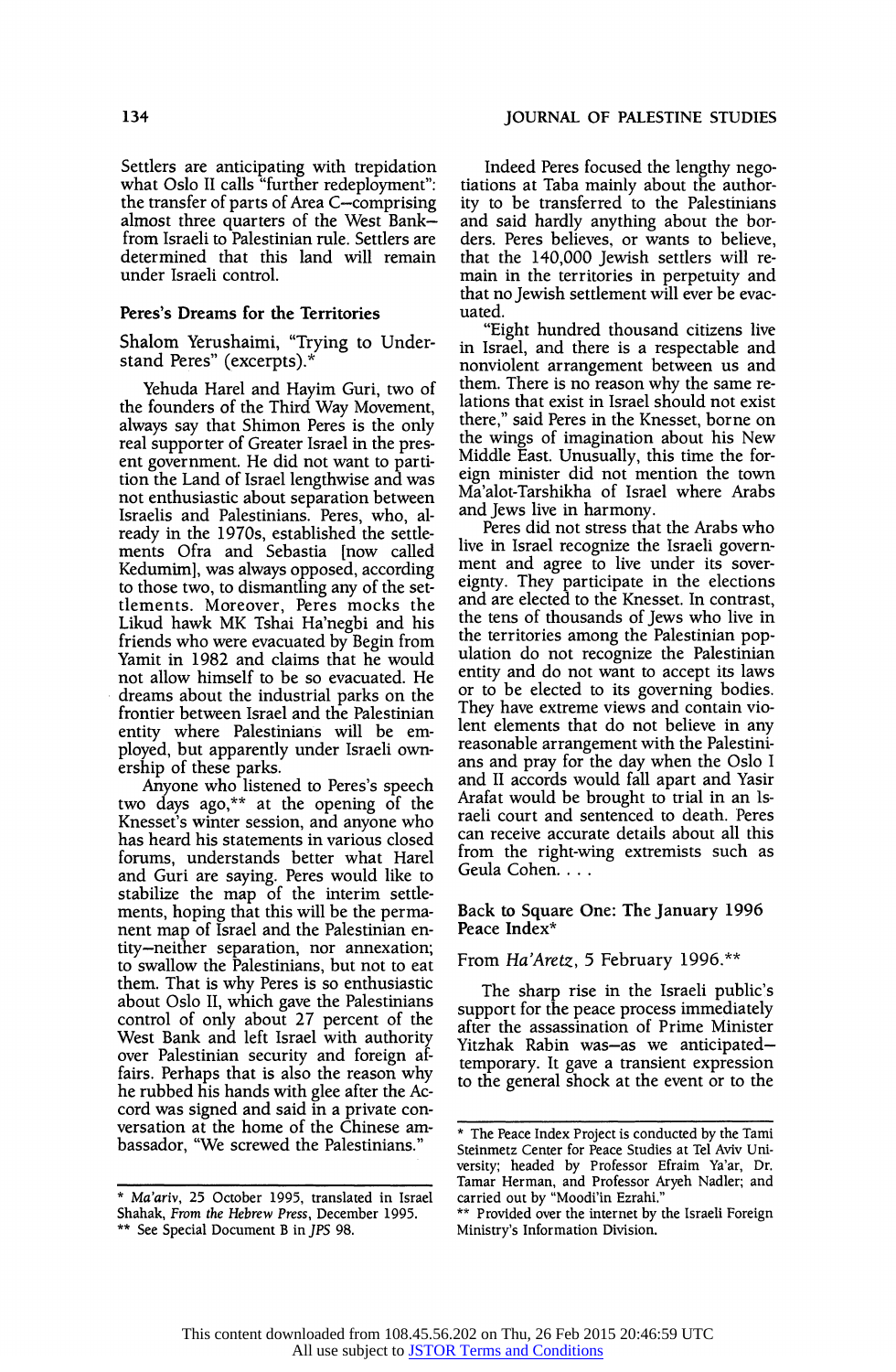lack of a wish by a large part of those questioned to voice a different stand from that supported by the majority of the public.

That is brought out by the Peace Index's findings for January, which follow the trend of the findings from the end of November through December. Already in the previous two months, the findings had hinted that the significant rise in the wake of the assassination of the strength of the camp supporting the peace process did not express a substantive change in the pattern of stands taken by the Israeli Jewish public.

And indeed, the General Peace Index for January-in the survey conducted on 29 January-showed 60.3 points (compared to 73.1 right after the assassination, at the start of November; 65.7 at the end of November; and 62.1 at the end of December). In addition, the "Oslo" Index for January fell in comparison with its predecessor and stood at 51.5 points (compared to 57.9 right after the assassination; 58 at the end of November; and 55.8 at the end of December).

Perhaps an even more significant drop occurred in the level of support for full withdrawal from the Golan in return for full peace with Syria. In the previous month, those supporting, or greatly supporting, the withdrawal on those terms were 31.6 percent; and the opponents, or strong opponents, were 45.3 percent. In January, supporters totalled only 24.2 percent, and opposition rose to 54.8 percent.

There was also a meaningful decline in support of aspects relating to the scope of withdrawal from Golan. In December, 23.9 percent backed full withdrawal for full peace, while 30 percent opposed any withdrawal. In January, by contrast, only 18.3 percent agreed to full withdrawal, 37.7 percent accepted partial withdrawal, and 41.7 percent opposed any withdrawal.

There were also substantial changes in public preference in political and party issues, as evinced in replies regarding candidates for prime minister: right after the assassination, 57.3 percent favored Shimon Peres; while 24.5 percent backed Benjamin Netanyahu. In December, 53.0 percent of those questioned said they would vote for Peres, and 30.4 percent for Netanyahu. The latest survey (January) showed Peres being supported by 46 percent, and Netanyahu garnering 35.2 percent.

In effect, the January index shows virtually a return to the prevailing pattern of forces in the country before Rabin's assassination. This finding is particularly interesting in the light of the changes in the Jewish public's stands toward the Palestinians and their leadership. On this issue, two kinds of questions were posed: one related to the conduct of affairs within the zone of the Palestinian authority; and one that dealt with the pattern of relations between the Palestinians and Israel.

In the first context, we reverted, inter alia, to the question asked previously: "How, in your opinion, have the Palestinians been managing affairs till now in their autonomy?" Those with a clear opinion split as follows: Very badly or badly, 27.8 percent (compared with 70 percent in November 1994); rather well or very well, 20.3 percent (compared with 5.7 percent a year ago).

An example of the change in the public's views on relations between the Palestinian Authority and Israel can be found in answers to the question: "To what extent, in your opinion, have the Palestinians so far been carrying out their share of the Oslo agreement?" InJanuary, 21.5 percent maintained that the Palestinians are altogether or sufficiently doing so (compared to 10 percent in November 1994). And 27.7 percent thought they were not either sufficiently or altogether carrying out their part (compared to 57.4 percent in November 1994).

A significant change can also be discerned in the public's attitude in this country [Israel] to Yasir Arafat. When people were asked to give their opinion whether Arafat today is more of a statesman or more of a terrorist, 40.6 percent said he was more of a statesman, while 34.3 percent said he was more a terrorist. (The remainder took an intermediate stand.) This was a considerable change of image compared to December 1994. Then, only 23.3 percent thought he was more a statesman, while 43.7 percent regarded him as more a terrorist.

The January survey indicates, in addition, a marked rise in the sense of personal security by those responding. Of them, 36 percent thought the personal security situation of the residents of Israel had improved since the peace process began, while 29.9 percent thought it had remained unchanged and 30.9 percent felt the situation had worsened. The remainder had no clear stand on the matter.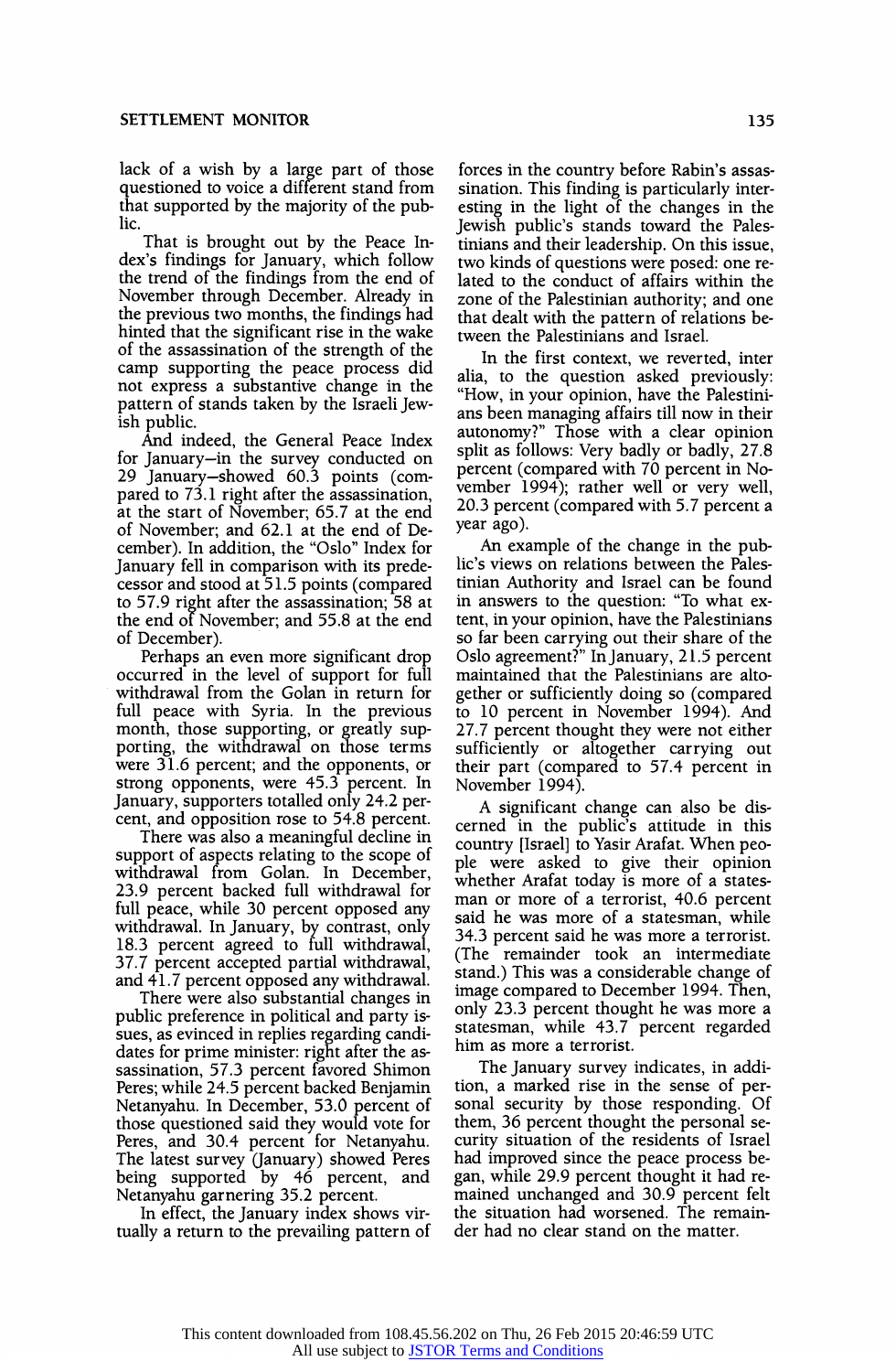In December 1994, by contrast, the answers were 16.4 percent (much better); 27.7 percent (the same); and 54.8 percent (slightly or much worse). This means that while the number of those thinking that the personal security situation had deteriorated was much larger in the past than those who thought it had improved, today the number of those thinking it is better than before the peace process is slightly higher than those thinking it has worsened.

How is it possible, therefore, to explain the fact that the improvement in the image of the Palestinians and the rise in the sense of personal safety by Jewish Israelis did not contribute to a higher level of support for the peace process, anticipated immediately after Rabin's assassination? The answer resembles that given in the past when people were asked how to explain the fact that, even after serious terrorist attacks, support for the peace process had not vanished.

We explained then that the basic stands of the public in the country vis-avis the peace process are not influenced by exceptional events, at least not in the long run, and not substantively. Accordingly, even positive assessments regarding the functioning of the adversary are not enough to alter, in a period for some months or even years, the positions originating in basic beliefs, in belonging to groups, and in deeper concepts, which in most cases have a strong component of nontrust in Arabs and no desire for coming closer to them.

As proof, even today a decisive majority of those replying (62.8 percent) agree with the argument that most Palestinians have not reconciled themselves to the existence of Israel and would destroy her if they could. Only 21.2 percent of those replying said they oppose this claim. As in the past, most Israelis (73.5 percent) also believe that even in a situation of peace it is preferable, from Israel's viewpoint, to have a closed and clearly-defined border with the Palestinian entity, and only a minority of 13.2 percent oppose such a separation.

# FACTS ON THE GROUND

#### Settler Population Grows by 4 Percent in 1995

# From Settlement Report, January 1996.

Israel's settler population in the occupied West Bank and Gaza Strip (excluding annexed EastJerusalem) grew 4 percent to 133,000 during 1995, according to Israel's Central Bureau of Statistics (CBS). This growth rate is higher than for any region in Israel. According to the Council of Jewish Settlements in Judea, Samaria, and the Gaza Strip (Yesha), however, the settler population in the West Bank and Gaza now numbers 147,200.

All settler population numbers are necessarily approximations, reflecting informed estimates as well as either the political bias or caution of the reporting organization. Yesha's figures, which are based on local tax records, are usually higher than those of Israel's CBS.

The Yesha estimates are the first that have been issued in more than one year. According to a report in the newspaper Ha'Aretz, "Yesha has refrained from publishing estimates because of the government's policy of freezing construction and fears that reports of an increase in population would result in further construction cutbacks."

Settler Population in the West Bank and Gaza Strip

| Year | <b>Fstimated</b><br>Population* | Year | Estimated<br>Population* |
|------|---------------------------------|------|--------------------------|
| 1995 | 147,220                         | 1983 | 22,800                   |
| 1994 | 140,000                         | 1982 | 21,000                   |
| 1993 | 120,000                         | 1981 | 16.119                   |
| 1992 | 112.000                         | 1980 | 12.424                   |
| 1991 | 92.000                          | 1979 | 10,000                   |
| 1990 | 76.000                          | 1978 | 7,361                    |
| 1989 | 69.000                          | 1977 | 4.400                    |
| 1988 | 63,600                          | 1976 | 3,176                    |
| 1987 | 57,700                          | 1975 | 2.581                    |
| 1986 | 51.100                          | 1974 | 2,019                    |
| 1985 | 44,100                          | 1973 | 1,514                    |
| 1984 | 35,200                          | 1972 | 1,182                    |

\* Not including Israelis living in annexed Jerusalem. Population figures vary [sometimes by as much as 20 percent] depending upon the source. These numbers should be considered conservative approximations.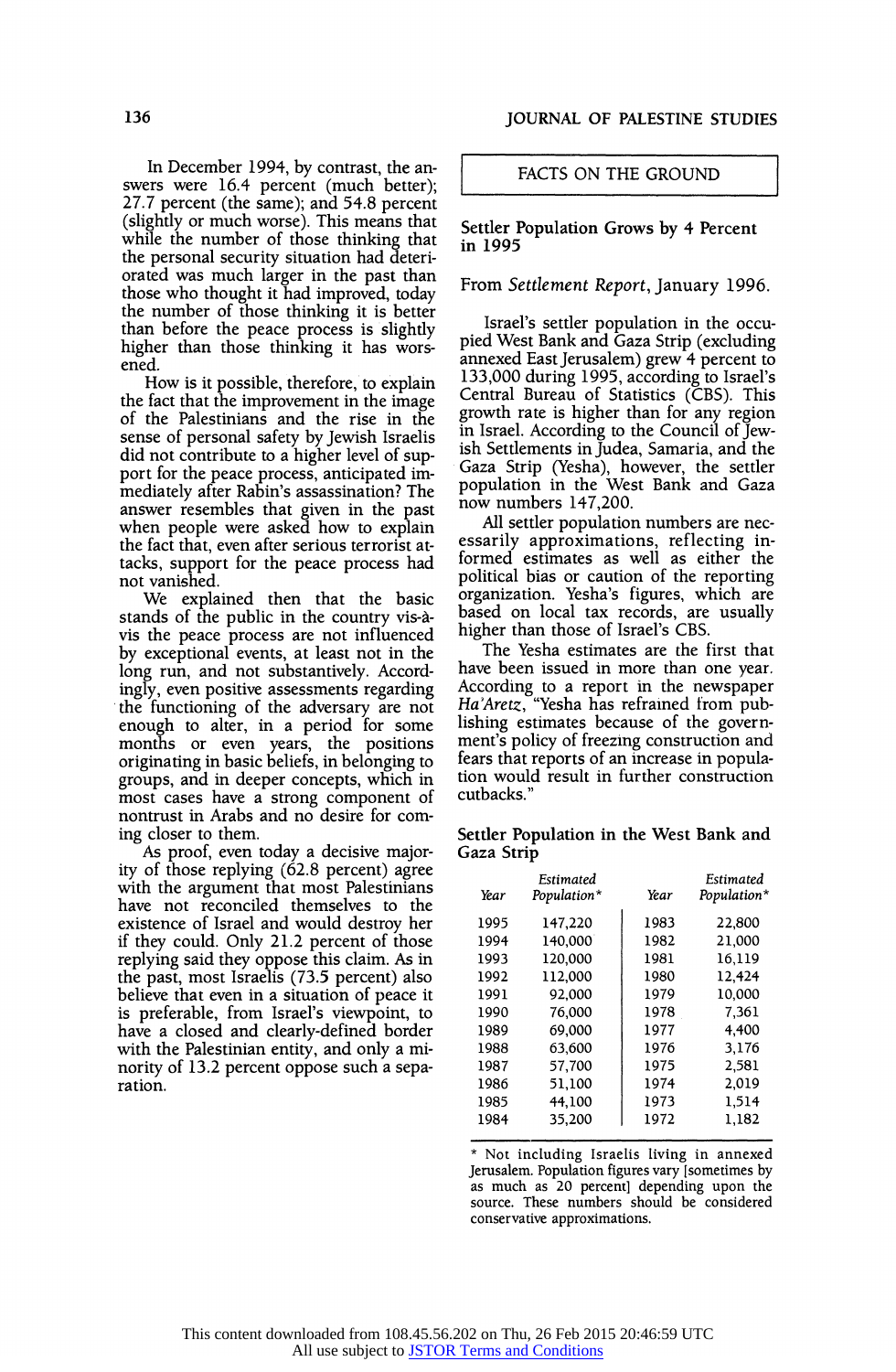# SETTLEMENT MONITOR 137



# Building Quietly: An Interview with the Housing Minister

# From Settlement Report, January 1995.

Benjamin Ben-Eliezer, a former general in the IDF, has held the construction portfolio in Israel since July 1992. During that time, he has eased the transition from a housing construction market forced into overdrive by massive immigration from the former Soviet Union; absorbed large numbers of dwelling units left empty when immigration slowed; and continued construction at a pace enabling the continuing growth and expansion of settlement communities in the West Bank and EastJerusalem.

Unlike his predecessor Ariel Sharon, Ben-Eliezer prefers, in his own words, to "build quietly." Like Sharon, Ben-Eliezer, known by his nickname "Fuad," has also been called "the Bulldozing Builder" for his energetic efforts on behalf of settlers.

Since the death last year of Mordechi Gur, Ben-Eliezer has been an important government contact with settlement leaders, with whom he meets weekly. He has been their advocate in a largely successful effort to market hundreds of completed but unsold apartments in settlements such as Ariel. And he sympathizes with widespread settler efforts to extend the boundaries of settlements beyond the fences that surround their built-up lands to as far as their planning authority permits.

He expressed his views on settlements in an interview in the Israeli periodical, Bonus, on 29 September 1995.

#### On Jerusalem

Ben-Eliezer: There are building sites in East Pisgat Ze'ev, Har Homa, in Gilo, in Ramot [all located in East Jerusalem], and also other parts of the city. We have authorized 1,100 units in Pisgat Ze'ev, 2,300 in Har Homa. . . . We are in an era of heavy political pressure, there are many "Movements Now" that cause problems for our construction efforts. There is Peace Now and Peace Yesterday and Peace Two Days Ago, and with all these movements I look for peace with our children, with our young couples, and I need to provide them with housing.

The Politics of Settlement Construction

Question: Until a year ago you were the preferred minister of the right wing-the Bulldozer of Building, that didn't care about Meretz and the moderate ministers in your own party. You spoke of Greater Jerusalem, of the confiscation of land, and even today you repeat these expressions.

Ben-Eliezer: Fuad does everything quietly.

Question: That is to say?

Ben-Eliezer: In Ma'ale Adumim, in Givat Ze'ev and Beitar, Iam building. It is clear that all the noise [protest] doesn't affect this effort. The moment that I have the complete protection of the prime minister, I build quietly. My goal is to build and not to encourage opposition to my efforts.... Meretz is not exactly a party which believes that Har Homa should be built for Jews. It is a fact that Har Homa is about to be put up for bid. The neighborhood will be built, even if Meretz manages to put thousands of its activists in the streets and prevents construction.

I prefer to build and not to play with politics. It is important to me to build with the greatest effort in Givat Ze'ev, Ma'ale Adumim, and Beitar. Uerusalem Mayor Ehud] Olmert speaks of politically joining [these areas with Jerusalem]. This may occur, but not today. What is important to me is to build, build, build, and build some more.... No one considers raising the possibility of dismantling Ma'ale Adumim and Givat Ze'ev. It won't happen.

Question: The ministerial committee on settlement established to vet new construction has prevented you from building according to your priorities?

Ben-Eliezer: What a question! Of course! This is a political committee [established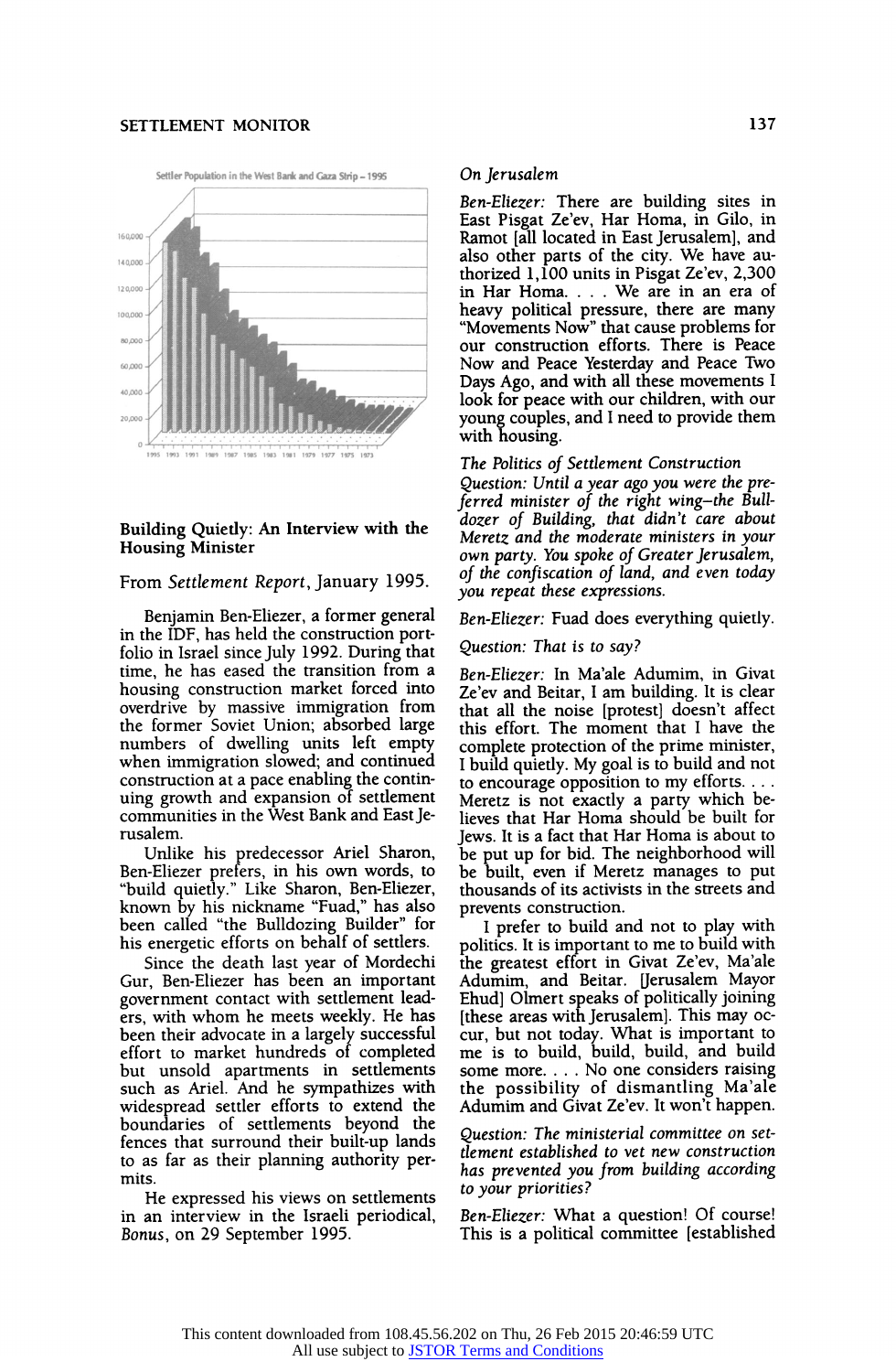after the dispute over construction near Efrat settlement in January 19951. It had not permitted me to do all that I want, but in the meantime, I get along with it, and continue to build in Ma'ale Adumim and Givat Ze'ev. Within the framework of limitations imposed by the ministerial committee we continue to build.

## On Greater Jerusalem

#### Question: Do you see Ma'ale Adumim, Givat Ze'ev, and Beitar as part of Jerusalem?

Ben-Eliezer: Without a doubt. I see one Jerusalem. I see a chain of settlements that surround it in two circles. The first circle is Ma'ale Adumim and Givat Ze'ev. The natural growth of these communities will continue. If you ask whether apartment prices in these places will fall-my answer is no. Half of Meretz lives in Givat Ze'ev and Ma'ale Adumim.

## Question: Will these communities be under the authority of the Palestinians?

Ben-Eliezer: God forbid! That isn't to say that the Arabs don't believe otherwise. It is important to know what we want....  $I$ , Fuad, don't see any possibility of returning Gush Etzion. For me, this is Greater Israel. Givat Ze'ev, Ma'ale Adumim, and Beitar are integral parts of the State of Israel.

# Question: And what of the Palestinians?

Ben-Eliezer: We need to impart to them that we are the authority which must also serve them.

# SETTLEMENT BRIEFS

"The most ridiculous Likud accusation is that of abandoning the settlers. The agreement was delayed for months in order to guarantee that all the settlements would remain intact and that the settlers would have maximum security. This entailed an immense financial investment. The situation in the settlements was never better than that which was created following the Oslo II agreement."

Yossi Beilin, Ma'ariv, 27 September 1995

"The security of the settlers is the heart of Oslo-Il. The agreement is detailed and complex particularly because we wanted to guarantee 100 percent security-if there is such a thing-while not removing any settlements. These were the prime minister's two instructions, and they dictated the structure of the accord. The agreement is primarily security-oriented. It is multifaceted, but its core is security, and we can ensure the security of the residents. The areas of Judea, Samaria, and Gaza have always been the target of attacks. Nobody thinks that the attacks will now disappear, but we do believe that residents of the area have been offered an appropriate answer."

Mata Vilna, Deputy Chief of Staff, Davar Rishon, 24 November 1995

"Since January 1993, when the Rabin government ordered a halt to all planning for West Bank settlements, the government's 'exceptions committee' has approved 417 requests for settlement construction and planning, according to information provided by the government of MK Dedi Zucker.

"The government reported that 80 settlement plans were deposited and 89 approved by the committee. The plans range from single building plots to settlement master plans."

#### Yedi'ot Ahronot, 26 October 1995

"In 1996, military expenditures and repayment of military debt will total 54 percent of the budget. In the 1995 budget, for comparative purposes, this section swallowed only a little less [52 percent]. The peace process remains far from producing a proportional change in the state budget.

"The increase in the security budget results not only from the fact that the process is still in its initial stages, but also because of the character of the agreement with the Palestinians. Because of the new military redeployment in the territories, including the paving of bypass roads [for the settlers] and heavy logistical burdens, military expenditures will increase in coming years...

"In the budget of the ministry of agriculture, for example, a sum of \$40 million is allocated for 'new settlement in the Golan Heights, the West Bank, and Gaza Strip.' Only recently the ministry began the 'Growth of the Negev' project, part of which includes extensive benefits to the settlers of the Katif Bloc [in the Gaza Strip], which has been annexed for these purposes to the Negev. Every new applicant who wants to settle is entitled to monetary grants for the development of hot houses and fish ponds."

Davar Rishon, 27 November 1995